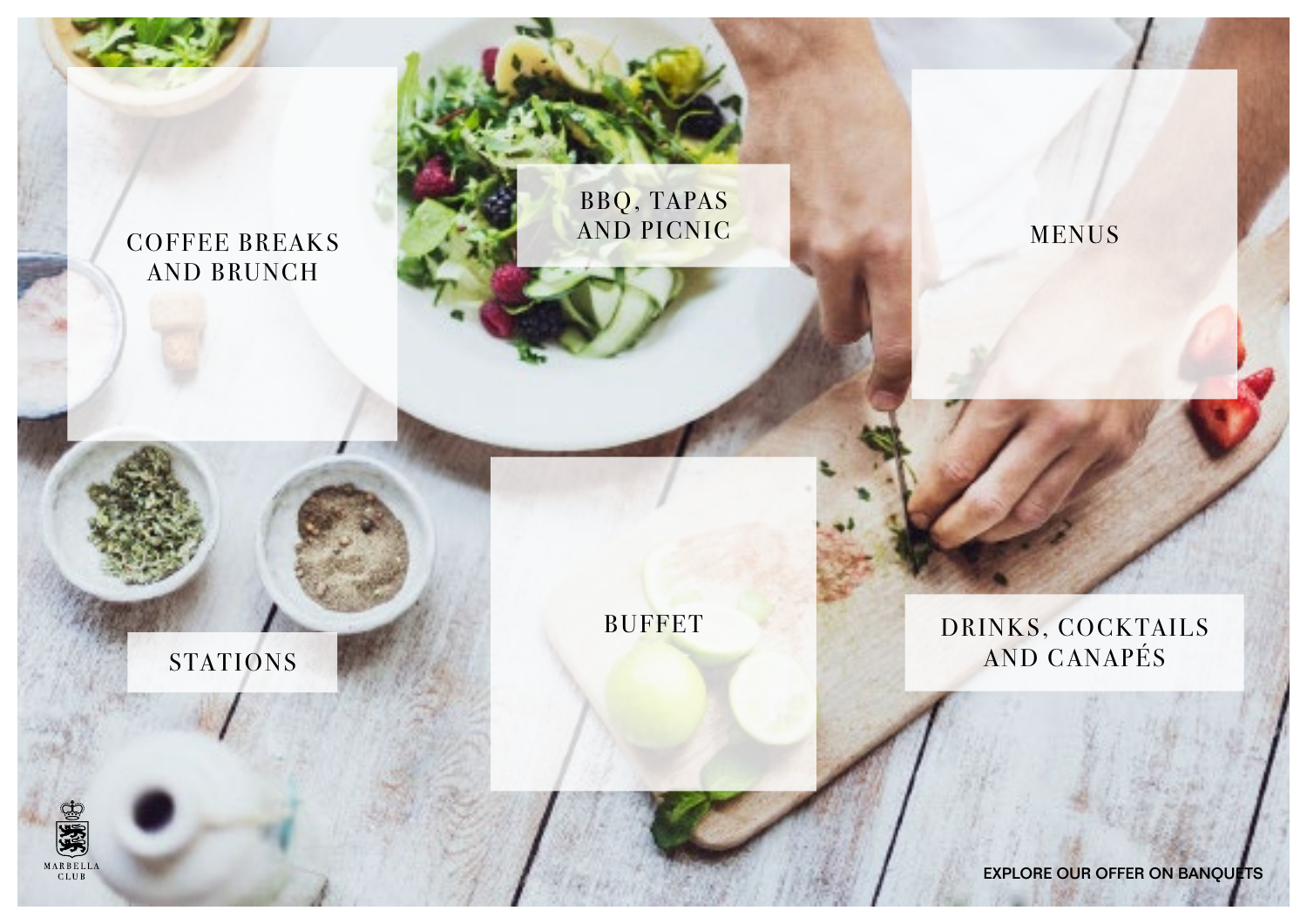HOMEPAGE

*Breakfast station*

Full breakfast offer at the Grill

The opening of the venue before 7.30AM bears a fixed charge of EUR 600 per day

*Coffee breaks*

 $\overline{\phantom{0}}$ 

<span id="page-1-0"></span>

| <b>COFFEE BREAK 1</b>           | <b>COFFEE BREAK 2</b>           | <b>COFFEE BREAK 3</b>                                                                                                                                                                                                             | <b>COFFEE BREAK 4</b>           |
|---------------------------------|---------------------------------|-----------------------------------------------------------------------------------------------------------------------------------------------------------------------------------------------------------------------------------|---------------------------------|
| Coffee, milk, hot water         | Coffee, milk, hot water         | Coffee, milk, hot water                                                                                                                                                                                                           | Coffee, milk, hot water         |
| Assorted teas & infusions       | Assorted teas & infusions       | Assorted teas & infusions                                                                                                                                                                                                         | Assorted teas & infusions       |
| Still & sparkling mineral water | Still & sparkling mineral water | Still & sparkling mineral water                                                                                                                                                                                                   | Still & sparkling mineral water |
|                                 | Biscuits & cookies              | Pastries                                                                                                                                                                                                                          | Pastries                        |
|                                 |                                 | Fresh juices                                                                                                                                                                                                                      | Fresh juices                    |
|                                 |                                 | Seasonal fruit                                                                                                                                                                                                                    | Seasonal fruit                  |
|                                 |                                 |                                                                                                                                                                                                                                   | Soft drinks                     |
|                                 |                                 |                                                                                                                                                                                                                                   | Sandwich                        |
|                                 |                                 |                                                                                                                                                                                                                                   |                                 |
| <b>EUR 20</b>                   | <b>EUR 25</b>                   | <b>EUR 30</b>                                                                                                                                                                                                                     | <b>EUR 35</b>                   |
|                                 |                                 | $\mathbb{R}$ . The set of the set of the set of the set of the set of the set of the set of the set of the set of the set of the set of the set of the set of the set of the set of the set of the set of the set of the set of t |                                 |

Price per person and service · 10 % VAT included Coffee break reposition, 50% of the total price

実践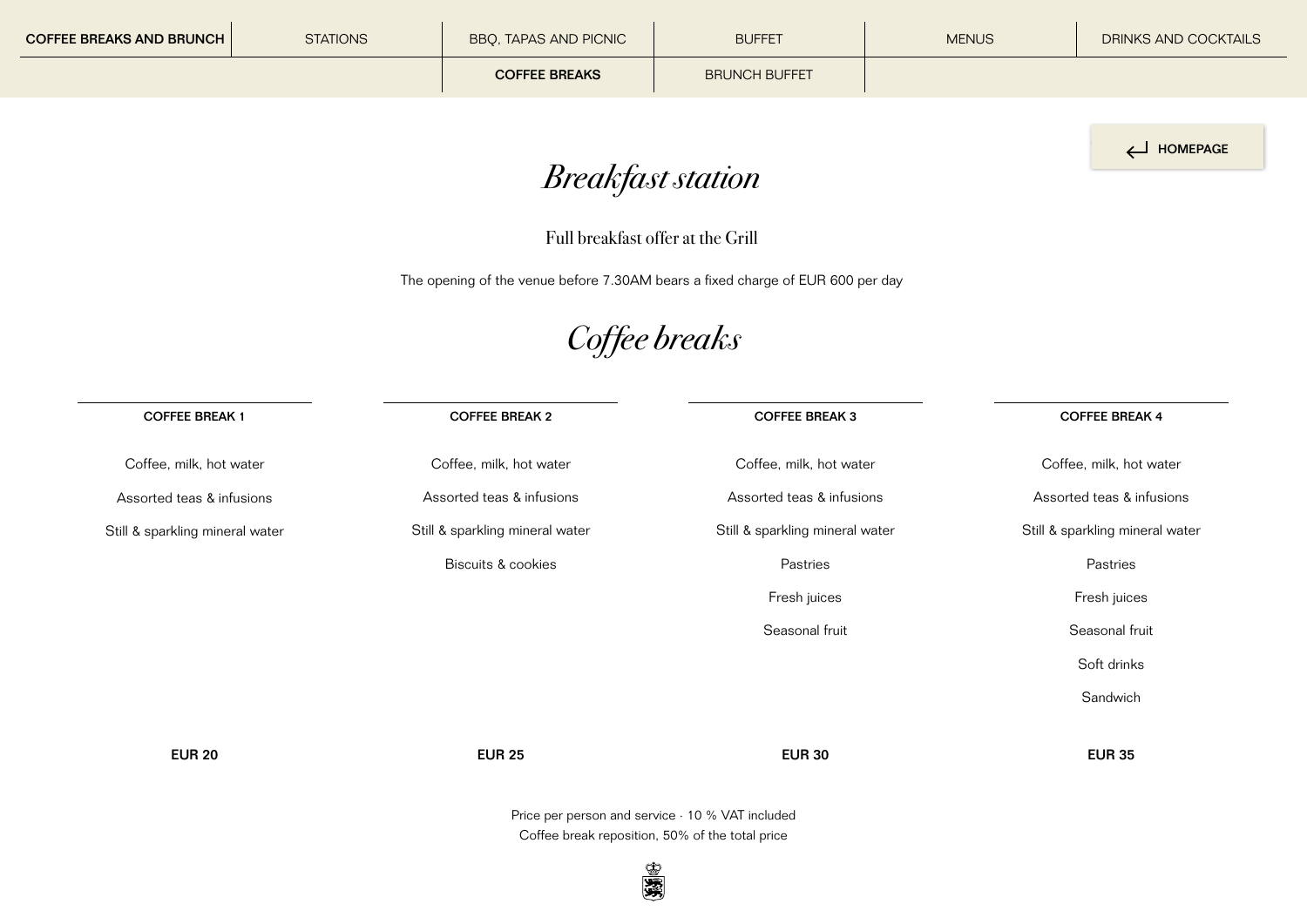<span id="page-2-0"></span>

| <b>COFFEE BREAKS AND BRUNCH</b> | <b>STATIONS</b> | BBQ, TAPAS AND PICNIC | <b>BUFFET</b>        | <b>MENUS</b> | DRINKS AND COCKTAILS |
|---------------------------------|-----------------|-----------------------|----------------------|--------------|----------------------|
|                                 |                 | <b>COFFEE BREAKS</b>  | <b>BRUNCH BUFFET</b> |              |                      |
|                                 |                 |                       |                      |              |                      |

## *Buffet brunch*

| HOMEPAGE |
|----------|
|          |

| Pastries              | Wellington sirloin       | Assorted cold meat 4 types |
|-----------------------|--------------------------|----------------------------|
| Toast and bread       | Creamed spinach          | Potato salad               |
| Pancake               | Smoked salmon            | Mixed seafood              |
| 2 cakes               | Serrano ham with melon   | Roasted pepper salad       |
| Scramble eggs         | Prawns with avocado      | Rice and vegetable salad   |
| Bacon                 | Aparagus                 | Fresh pasta salad          |
| Sausages              | Cold poche salmon        | Anchovies in vinegar       |
| Tomato and vegetables | Sea bass 'roteña' style  | Tuna taco with peppers     |
| Spanish omelette      | Crayfish and king prawns |                            |

#### EUR 95

Price per person, including service charge  $\cdot$  10 % VAT included  $\cdot$  Minimum 25 pax. Including: Fresh Juices, coffees and teas. Please, select a beverage package to complete this offer.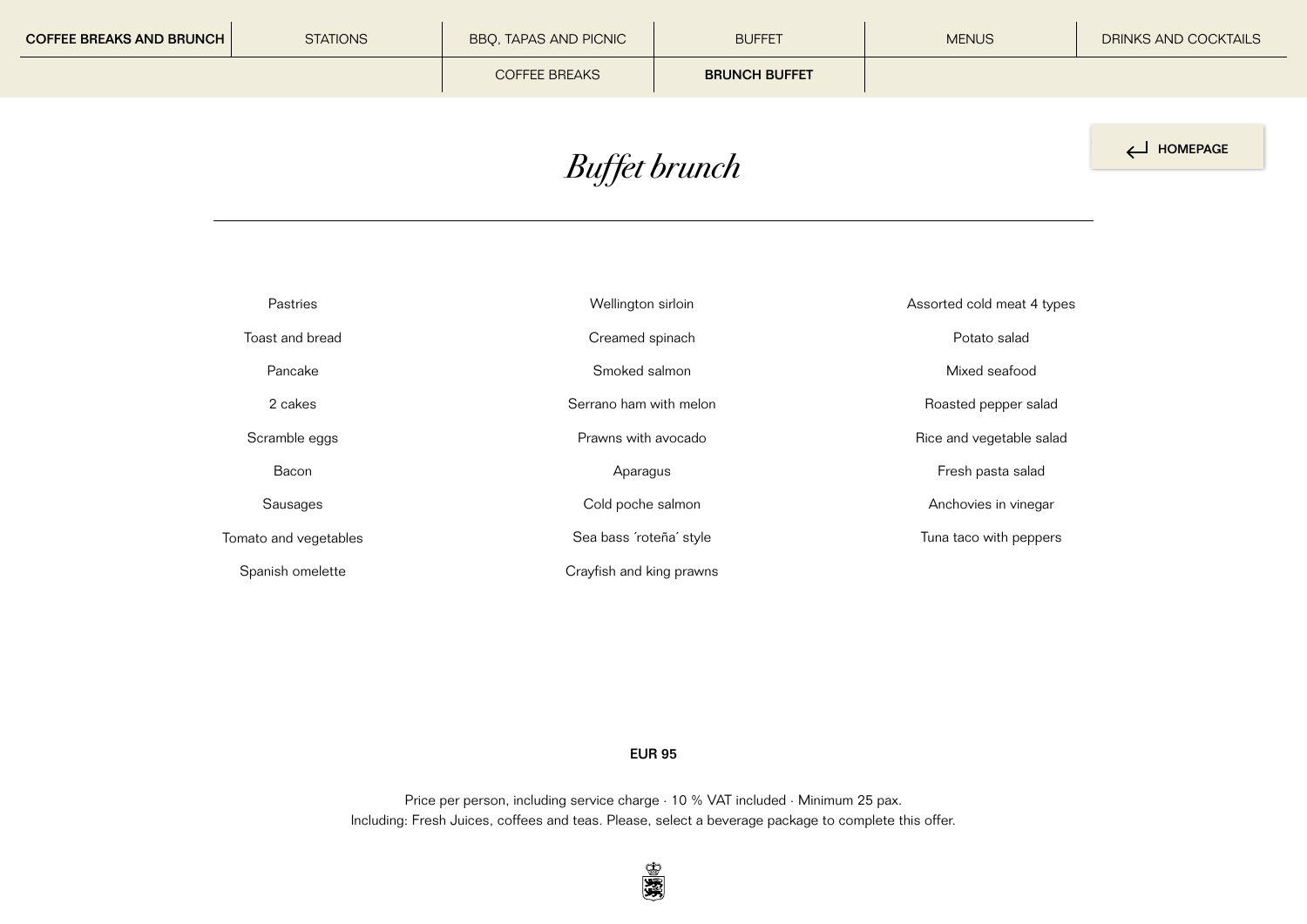

#### EXTRA STATIONS

Iberian platter & cheese variety · EUR 20

<span id="page-3-0"></span>Serrano ham carver  $+ 6/7$ kg ham  $\cdot$  Upon request

Mojito & Sau Sau cocktail station · EUR 20

Premium Gin & tonic cocktail station · EUR 30

Sushi station · EUR 30

ADDITIONAL OFFERINGS

Romantic dinner in the pier

Rental fee EUR 500 + menú, from EUR 150 p/person Drinks not included

Food truck

Rental fee EUR 250 /day · Food and drink packages: Sweet table · EUR 20 / Juice station · EUR 15

Price per person and hour · 10% VAT included

編み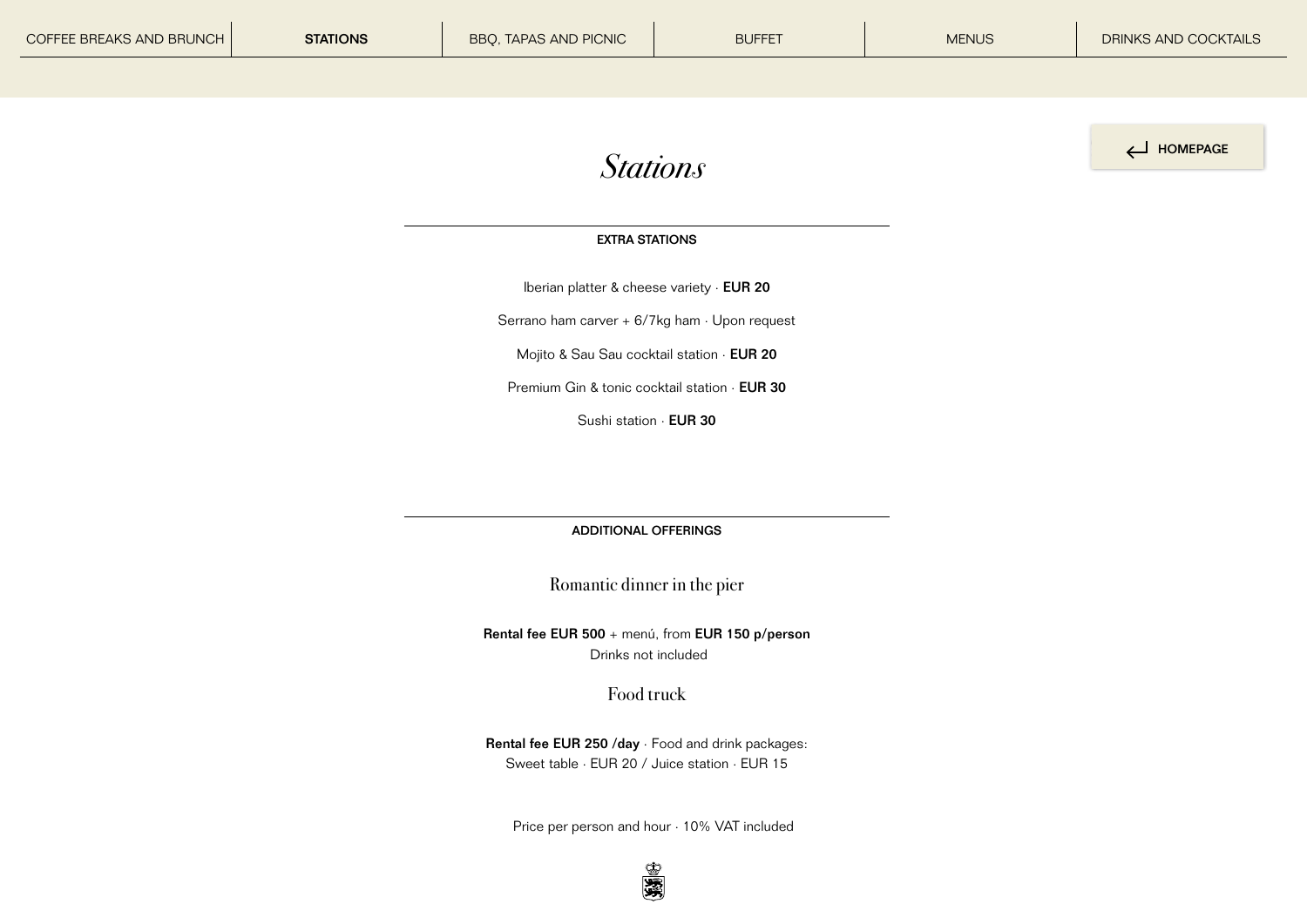<span id="page-4-0"></span>

| COFFEE BREAKS AND BRUNCH | <b>STATIONS</b>   | <b>BBO, TAPAS AND PICNIC</b> | <b>BUFFET</b> | <b>MENUS</b>  | DRINKS AND COCKTAILS |
|--------------------------|-------------------|------------------------------|---------------|---------------|----------------------|
|                          | <b>BBO BUFFET</b> | BUFFET BARBACOA PREMIUM      | <b>TAPAS</b>  | <b>PICNIC</b> |                      |

HOMEPAGE

*BBQ Buffet*

| <b>CREATE YOUR OWN SALAD</b> | <b>MIXED SALADS</b>         | <b>GRILL</b>                | <b>EXTRAS</b>         |
|------------------------------|-----------------------------|-----------------------------|-----------------------|
|                              | AND COLD DISHES             |                             |                       |
| Lettuce                      | Rice salad                  | Grilled sea bass            | Vegetable panaché     |
| Curly endive                 | 'Pipirrana' with tuna salad | Sirloin steak               | <b>Baked potatoes</b> |
| Arugula                      | Pasta salad                 | Grilled chicken             |                       |
| Tomato                       | Potato, egg and tuna salad  | Lamb chop                   | <b>SAUCES</b>         |
| Cucumber                     | Serrano ham with melon      | Hamburger                   |                       |
| Carrot                       | Pepper salad                | Turkey skewer ras el hanout | Bearnaise             |
| Onion                        | Avocado with prawns         | <b>Black pudding</b>        | Argentinian           |
| Sweet corn                   | King prawns                 | Chorizo                     | Diabla                |
| Boiled egg                   | Asparagus                   |                             |                       |
| Green beans                  | Smoked salmon               |                             | <b>DESSERTS</b>       |
| Guacamole                    |                             |                             | Dessert selection     |

EUR 180

WHITE WINE · Nekeas · Chardonnay, Navarra / Marqués de Riscal · Sauvignon Blanc, Rueda

RED WINE · Viña Alberdi Reserva · Tempranillo, La Rioja / Conde de San Cristóbal · Ribera del Duero

CAVA · Rovellats | DRINKS · National beer, soft drinks, coffee and tea

Price per person · 10% VAT included

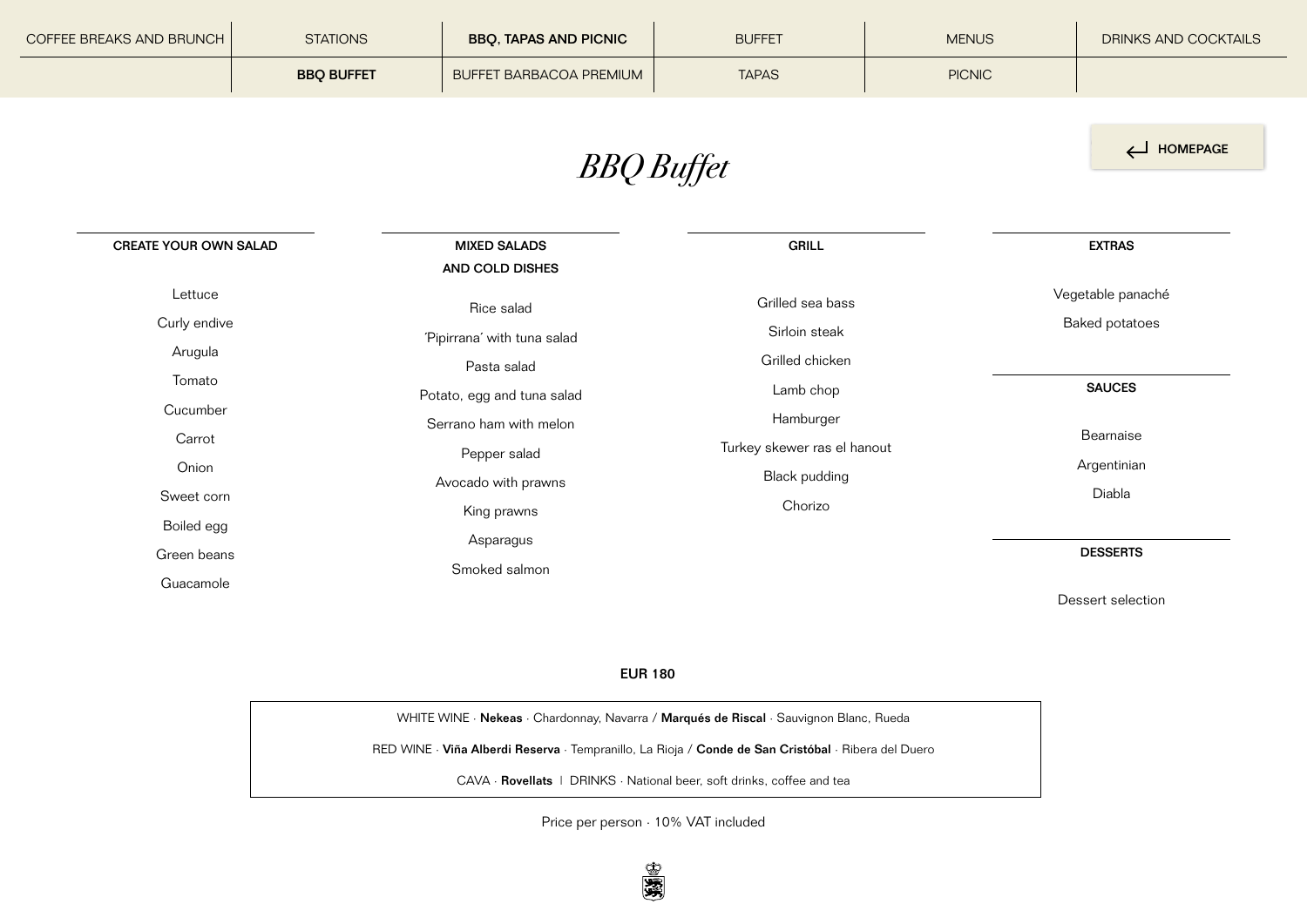<span id="page-5-0"></span>

| COFFEE BREAKS AND BRUNCH | <b>STATIONS</b>   | <b>BARBACOA, TAPAS Y PICNIC</b> | <b>BUFFET</b> | <b>MENUS</b>  | DRINKS AND COCKTAILS |
|--------------------------|-------------------|---------------------------------|---------------|---------------|----------------------|
|                          | <b>BBO BUFFET</b> | <b>PREMIUM BBO BUFFET</b>       | <b>TAPAS</b>  | <b>PICNIC</b> |                      |

## *Premium BBQ buffet*

HOMEPAGE

| <b>CREATE YOUR OWN SALAD</b> | <b>MIXED SALADS</b>         | <b>GRILL</b>                | <b>EXTRAS</b>     |
|------------------------------|-----------------------------|-----------------------------|-------------------|
|                              | AND COLD DISHES             |                             |                   |
| Lettuce                      | Rice salad                  | Grilled sea bass            | Vegetable panaché |
| Curly endive                 | 'Pipirrana' with tuna salad | Sirloin steak               | Baked potatoes    |
| Arugula                      | Pasta salad                 | Sirloin                     |                   |
| Tomato                       | Potato, egg and tuna salad  | Grilled chicken             | <b>SAUCES</b>     |
| Cucumber                     | Serrano ham with melon      | Lamb chop                   |                   |
| Carrot                       | Pepper salad                | Hamburger                   | Bearnaise         |
| Onion                        | Avocado with prawns         | Turkey skewer ras el hanout | Argentinian       |
| Sweet corn                   | Lobster                     | <b>Black pudding</b>        | Diabla            |
| Boiled egg                   | Crayfish                    | Chorizo                     |                   |
| Green beans                  | King prawns                 |                             | <b>DESSERTS</b>   |
| Guacamole                    | Asparagus                   |                             | Dessert selection |
|                              | Smoked salmon               |                             |                   |

### EUR 210

WHITE WINE · Nekeas · Chardonnay, Navarra / Marqués de Riscal · Sauvignon Blanc, Rueda RED WINE · Viña Alberdi Reserva · Tempranillo, La Rioja / Conde de San Cristóbal · Ribera del Duero CAVA · Rovellats | DRINKS · National Beer, Soft Drinks, Coffee and Tea

Price per person · 10% VAT included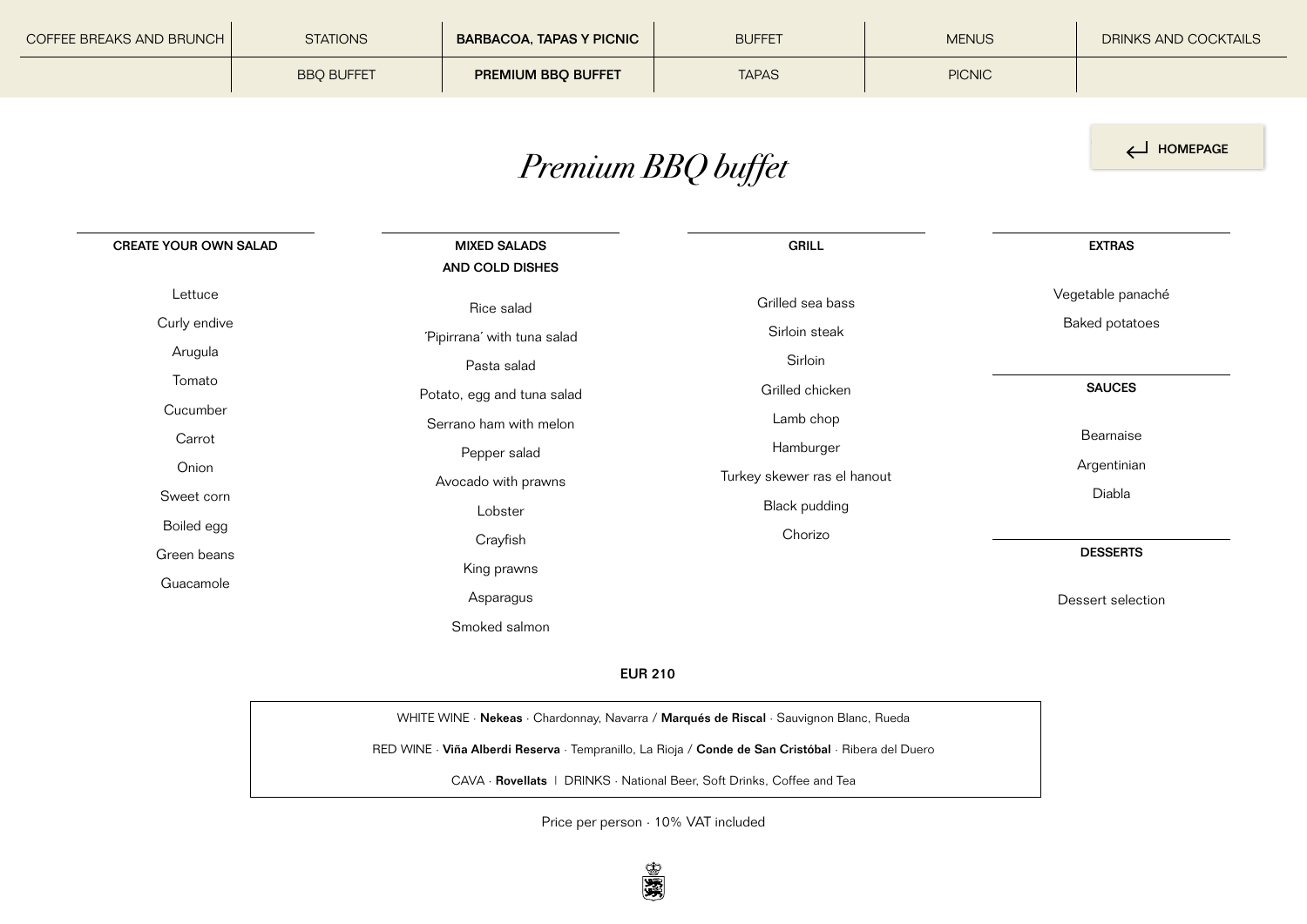<span id="page-6-0"></span>

| COFFEE BREAKS AND BRUNCH             | <b>STATIONS</b>                        | <b>BBQ, TAPAS AND PICNIC</b>          | <b>BUFFET</b>                                                                                           | <b>MENUS</b>                                         | <b>DRINKS AND COCKTAILS</b> |
|--------------------------------------|----------------------------------------|---------------------------------------|---------------------------------------------------------------------------------------------------------|------------------------------------------------------|-----------------------------|
|                                      | <b>BBQ BUFFET</b>                      | PREMIUM BBQ BUFFET                    | <b>TAPAS</b>                                                                                            | <b>PICNIC</b>                                        |                             |
|                                      |                                        |                                       |                                                                                                         |                                                      | HOMEPAGE                    |
|                                      |                                        |                                       | Tapas                                                                                                   |                                                      |                             |
|                                      | <b>STANDARD</b>                        |                                       | PREMIUM                                                                                                 | <b>EXTRAS</b>                                        |                             |
| Loin cane and manchego cheese        |                                        |                                       | Dutch Meat Grills:<br>Lobster cream with toasted sesame<br>Sirloin / chistorra / curry chicken skewer / |                                                      |                             |
|                                      | Consome scoffier                       |                                       | Prawn salad with watermelon and tuna cream                                                              |                                                      | ketta hamburger             |
| Salmon tartare with mustard in grain |                                        | Galician octopus with creamy cachelos |                                                                                                         | Chef: EUR 100 per hour<br>EUR 30 per person per hour |                             |
| Tuna tartare with avocado mousse     |                                        | Creamy iberian pureé with red prawn   |                                                                                                         |                                                      |                             |
|                                      | Mussels with spicy pipirrana           |                                       | Creamy mushroom and truffle risotto                                                                     |                                                      |                             |
|                                      | Spanish omelette with green mayonnaise |                                       | Turbot quenelle                                                                                         | Dutch fish grills:                                   |                             |
| Puchero, ham and chicken croquette   |                                        | Parmesan cheese soufle                |                                                                                                         | Tuna, king prawns, sea bass                          |                             |
|                                      | Victorian anchovies                    |                                       | Meat tartare in roastik potatoes                                                                        | Chef: EUR 100 per hour<br>EUR 40 per person per hour |                             |
|                                      | Prawns with spinach                    |                                       | Fillets of sole prince alfonso style                                                                    |                                                      |                             |
|                                      | Honey duck with caramelised onion      |                                       | Duck foie-gras bikini                                                                                   |                                                      |                             |
|                                      |                                        |                                       | Duck liver with catalan style bread                                                                     |                                                      |                             |

 $\overline{\phantom{0}}$ 

## Standard: 5 tapas to choose EUR 35 · Premium: 5 tapas to choose EUR 50

Price per person · 10% VAT included Please, select a drink package to complete our offer

题图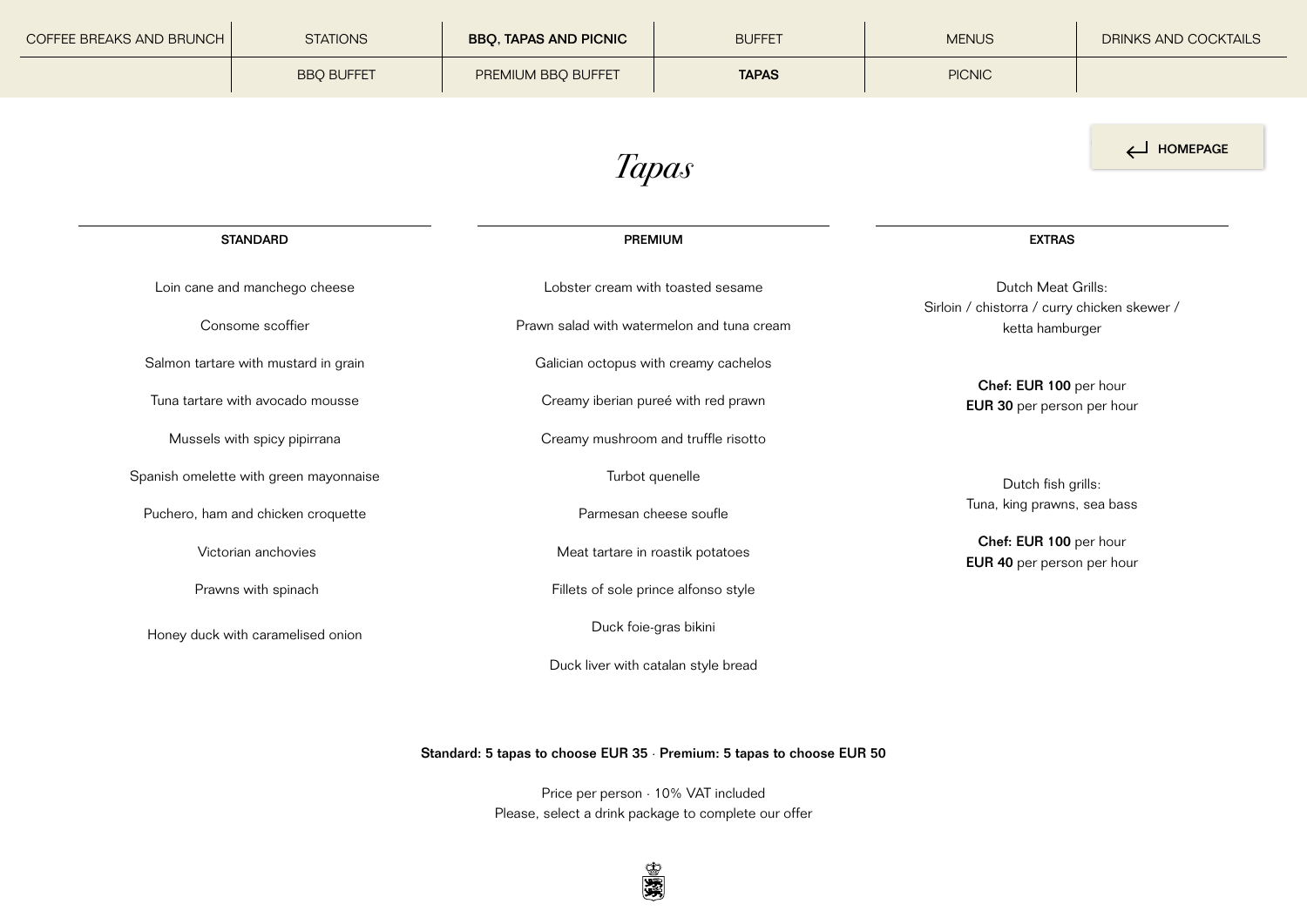<span id="page-7-0"></span>

| <b>COFFEE BREAKS AND BRUNCH</b> | <b>STATIONS</b>     | <b>BBQ, TAPAS AND PICNIC</b> | <b>BUFFET</b> | <b>MENUS</b>            | DRINKS AND COCKTAILS |
|---------------------------------|---------------------|------------------------------|---------------|-------------------------|----------------------|
|                                 | <b>BBQ BUFFET</b>   | PREMIUM BBQ BUFFET           | <b>TAPAS</b>  | <b>PICNIC</b>           |                      |
|                                 |                     |                              |               |                         |                      |
| Picnic                          |                     |                              |               |                         | HOMEPAGE             |
|                                 |                     |                              |               |                         |                      |
|                                 |                     |                              |               |                         |                      |
|                                 | PICNIC <sub>1</sub> |                              |               | <b>PICNIC 2</b>         |                      |
| Ham and cheese sanwich          |                     |                              |               | Ham and cheese sandwich |                      |

Vegetarian sandwich

Boiled egg

Piece of fruit

Cereal bar

Fruit juice

Still water, 0,5l.

Vegetarian sandwich

Boiled egg

Chicken and lettuce sandwich

Cereal bar

Piece of fruit

Fruit juice

Actimel / danup

A piece of pastry

A bag of crisps

Still water, 0,5l.

EUR 25 EUR 40

Price per person and service · 10% VAT included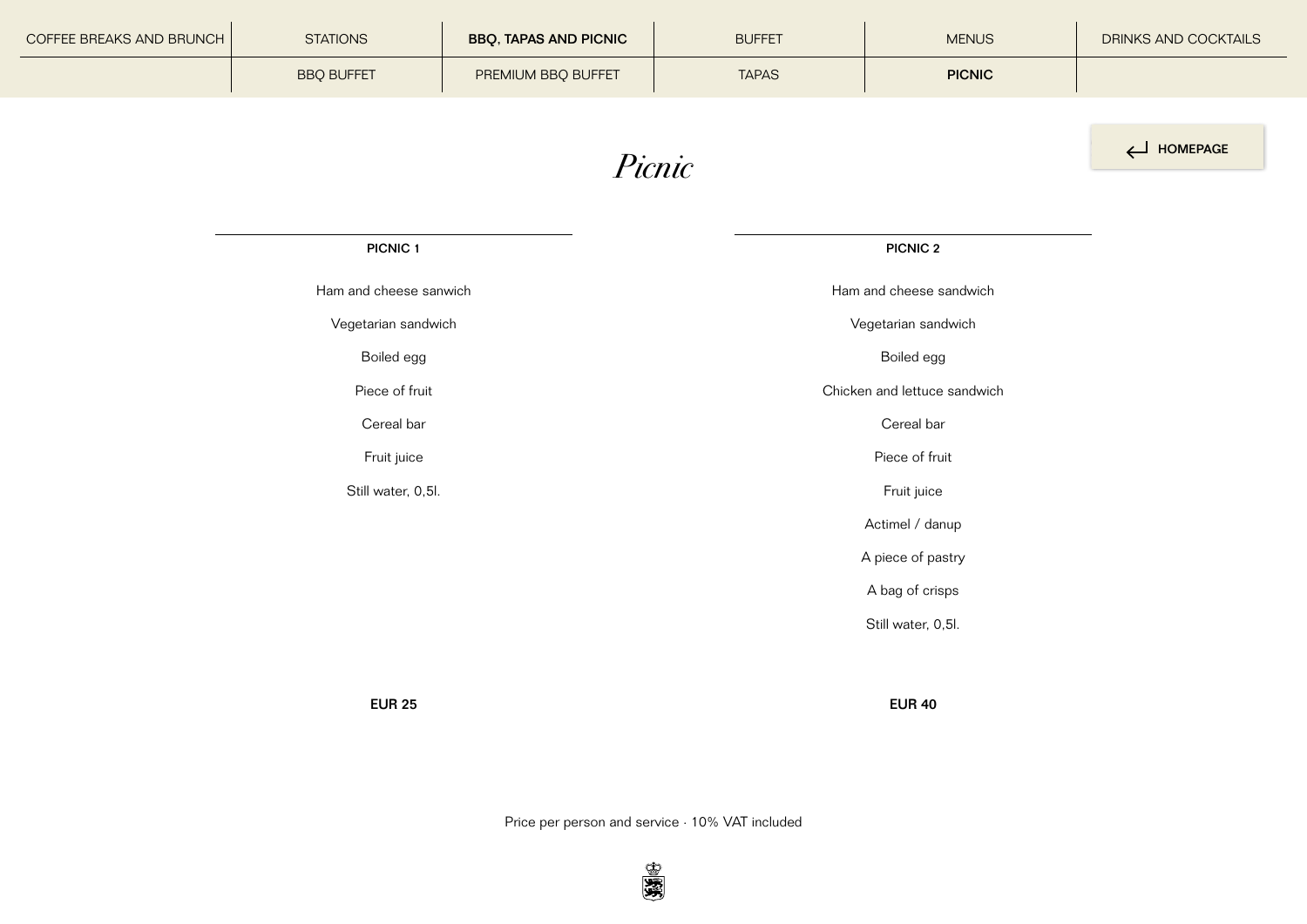<span id="page-8-0"></span>

| COFFEE BREAKS AND BRUNCH | <b>STATIONS</b> | BBQ, TAPAS AND PICNIC      | <b>BUFFET</b>            | <b>MENUS</b>      | DRINKS AND COCKTAILS |
|--------------------------|-----------------|----------------------------|--------------------------|-------------------|----------------------|
|                          |                 | <b>BUFFET</b>              | <b>BUFFET BEACH CLUB</b> |                   |                      |
| HOMEPAGE<br>Buffet       |                 |                            |                          |                   |                      |
| <b>BUFFET PREMIUM 1</b>  |                 | <b>BUFFET PREMIUM 2</b>    | <b>BUFFET 1</b>          | <b>BUFFET 2</b>   |                      |
| Serrano ham with melon   |                 | Salmorejo with iberian ham | Red pepper salad         | Seafood pipirrana |                      |
| Andausian gazpacho       |                 | Tropical tomato salad      | Couscous salad           | Hummus            |                      |

Pasta salad with smoked salmon and cherry tomato

Spanish omelette

Fish ´roteña´ style

Boneless roast chicken

Seasonal fruit

Assorted cakes

With mozzarella Grilled salmon Roast beef Mixted paella Assorted cake and mousse Selection of patries

Burrata antipasto Salmon and cheese Mini sandwich Iberian ham Mini sandwich Fresh pasta Selection of small desserts Chocolate mousse

Potato salad

Chicken and lettuce mini sandwich

Vegetarian mini sandwich

Spinach and ricotta raviolli

Chicken sautéed with mushrooms

#### BUFFET EUR 65 · BUFFET PREMIUM EUR 75

Precio por persona y servicio · 10% IVA incluido · Mínimo 25 personas. Vinos de la casa, cervezas nacionales, agua, refrescos, zumos, café y té incluidos

新闻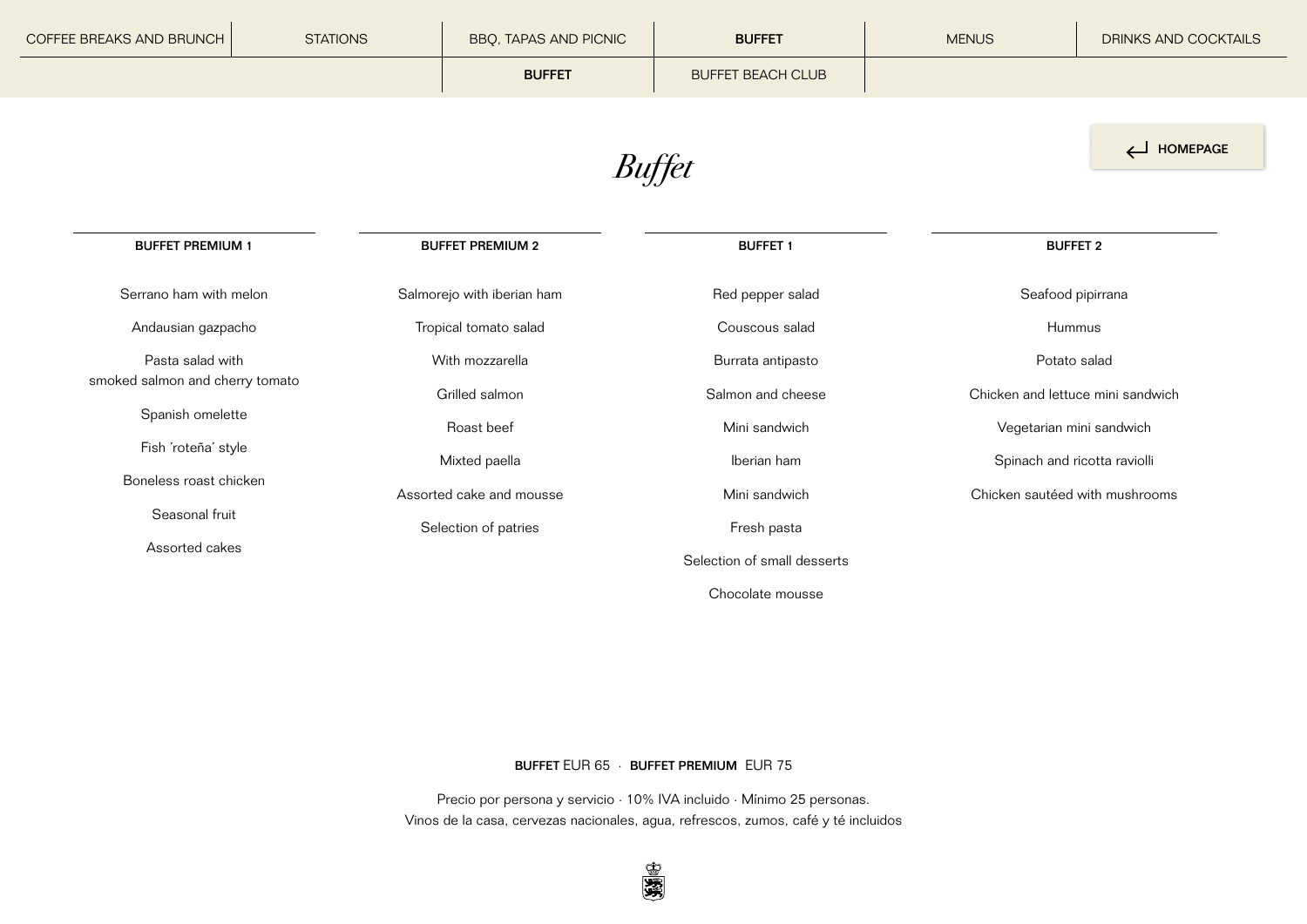<span id="page-9-0"></span>

| COFFEE BREAKS AND BRUNCH | <b>STATIONS</b> | BBQ, TAPAS AND PICNIC | <b>BUFFET</b>            | <b>MENUS</b> | DRINKS AND COCKTAILS |
|--------------------------|-----------------|-----------------------|--------------------------|--------------|----------------------|
|                          |                 | <b>BUFFET</b>         | <b>BUFFET BEACH CLUB</b> |              |                      |

## *Beach Club buffet*

HOMEPAGE

**STARTERS** Green salads Mixed salads Serrano ham with melon Boiled asparagus Poached salmon Salmon smoked Hummus / taboulé / babaganoush Seafood: Lobster, crayfish y king prawns Nachos with guacamole Prawns with guacamole MAIN COURSES Fish ´roteña´ style Paella Dish of the day Assorted vegetables Varied ´fritura´ Grilled meat Grilled fish DESSERTS Cheese selection Assorted pastries Fruits Mousse Ice cream selection

#### EUR 95

Price per person · 10% VAT included Please, select a drink package to complete our offer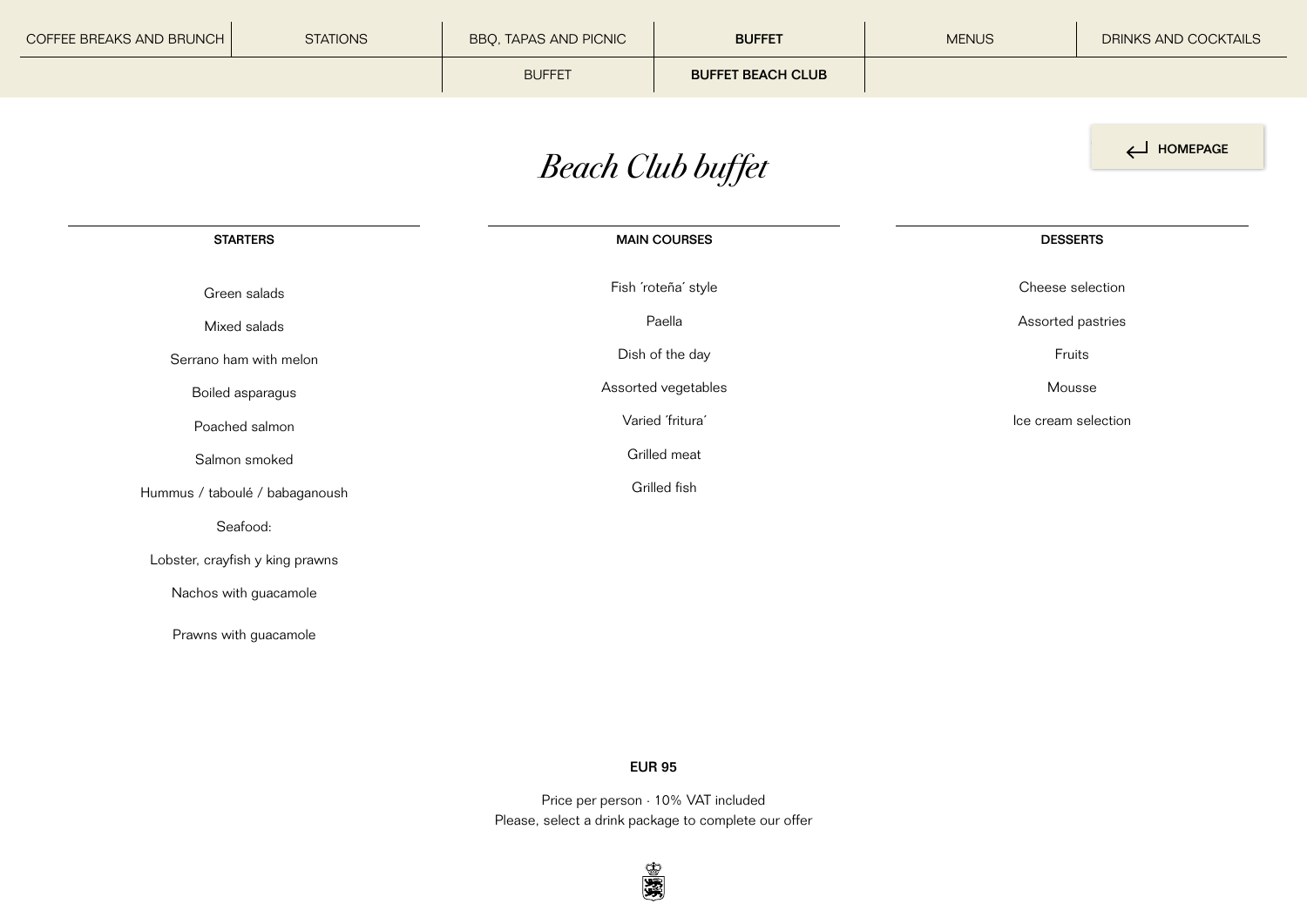<span id="page-10-0"></span>

| COFFEE BREAKS AND BRUNCH | <b>STATIONS</b>                                                                                                                                                      |  | BBQ, TAPAS AND PICNIC   |                      | <b>BUFFET</b> | <b>MENUS</b> |                             | DRINKS AND COCKTAILS |  |  |
|--------------------------|----------------------------------------------------------------------------------------------------------------------------------------------------------------------|--|-------------------------|----------------------|---------------|--------------|-----------------------------|----------------------|--|--|
|                          | FOUR COURSE MENUS<br><b>THREE COURSE MENUS</b>                                                                                                                       |  | <b>VEGETARIAN MENUS</b> |                      |               |              |                             |                      |  |  |
|                          |                                                                                                                                                                      |  |                         |                      |               |              |                             | HOMEPAGE             |  |  |
| <i>Three course menu</i> |                                                                                                                                                                      |  |                         |                      |               |              |                             |                      |  |  |
|                          |                                                                                                                                                                      |  |                         |                      |               |              |                             |                      |  |  |
|                          | <b>CANAPÉS INCLUDED IN ALL MENUS</b><br>Spoon of tuna tartare · Samon rosette · Chicken satay · Lobster croquettes · King prawn skewer · Glass of salmorejo with ham |  |                         |                      |               |              |                             |                      |  |  |
|                          |                                                                                                                                                                      |  |                         |                      |               |              |                             |                      |  |  |
|                          |                                                                                                                                                                      |  |                         |                      |               |              |                             |                      |  |  |
|                          | <b>MENU1</b>                                                                                                                                                         |  |                         | MENÚ <sub>2</sub>    |               |              | <b>MENU3</b>                |                      |  |  |
|                          | Cold tomato crema                                                                                                                                                    |  |                         | Sweet corn cream     |               |              | Mushroom cream              |                      |  |  |
|                          | fresh cheese and basil                                                                                                                                               |  |                         | crunchy apple        |               |              | tartufata                   |                      |  |  |
|                          | Loin of sea bass                                                                                                                                                     |  | Tenderloin noisettes    |                      |               |              | Duck magret                 |                      |  |  |
|                          | port sauce and candied fruit<br>beans and spinach sauteed<br>'Colmenillas' sauce                                                                                     |  |                         |                      |               |              |                             |                      |  |  |
|                          | Coco bavaroise                                                                                                                                                       |  |                         |                      |               |              | Crispy cake three chocolate |                      |  |  |
|                          | raspberries                                                                                                                                                          |  |                         | Brownie with nuts    |               |              | Coffee, tea and mignardises |                      |  |  |
|                          | Coffee, tea and mignardises                                                                                                                                          |  |                         | Banana cinnamon stew |               |              |                             |                      |  |  |

#### EUR 150

Coffee, tea and mignardises

WHITE WINE · Nekeas · Chardonnay, D.O. Navarra / Marqués de Riscal · Sauvignon Blanc, D.O. Rueda

RED WINE · Viña Alberdi Reserva · Tempranillo, D.O.Ca. La Rioja / Conde de San Cristóbal · D.O. Ribera del Duero

Lunch and dinner · Price per person · 10% VAT included House wines, national beer, water, soft drinks, juices, coffee abd tea included during lunch and dinner Premium wine package available at an additional cost, EUR 10 per person

题演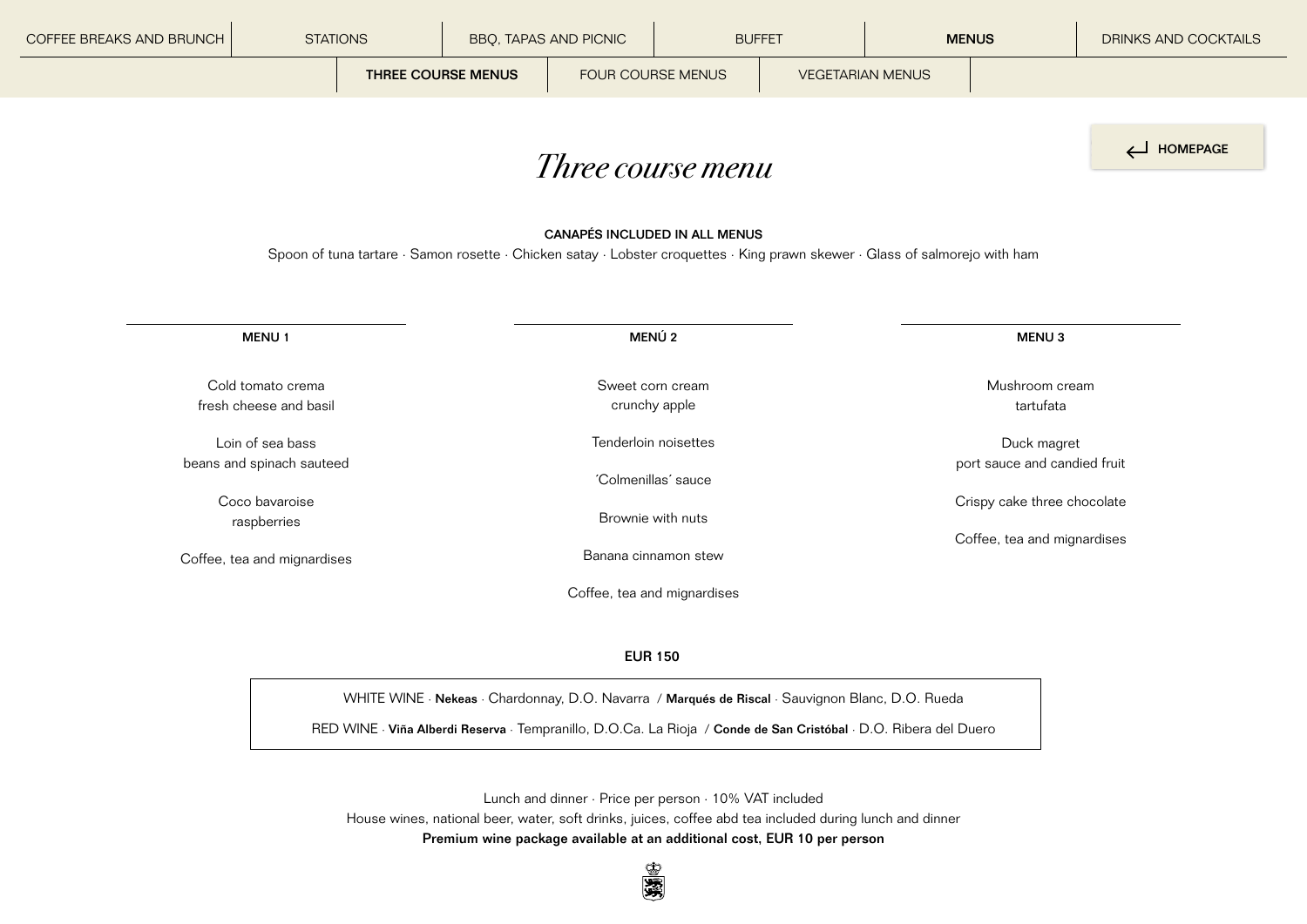<span id="page-11-0"></span>

| COFFEE BREAKS AND BRUNCH | <b>STATIONS</b>                                                                                                  | BBQ, TAPAS AND PICNIC                                                                        |                                                                                              | <b>BUFFET</b> |  | <b>MENUS</b> |                                     | <b>DRINKS AND COCKTAILS</b>   |
|--------------------------|------------------------------------------------------------------------------------------------------------------|----------------------------------------------------------------------------------------------|----------------------------------------------------------------------------------------------|---------------|--|--------------|-------------------------------------|-------------------------------|
|                          | THREE COURSE MENUS<br><b>FOUR COURSES MENUS</b>                                                                  |                                                                                              | <b>VEGETARIAN MENUS</b>                                                                      |               |  |              |                                     |                               |
|                          |                                                                                                                  |                                                                                              |                                                                                              |               |  |              |                                     |                               |
|                          |                                                                                                                  |                                                                                              |                                                                                              |               |  |              |                                     | HOMEPAGE                      |
|                          | Four courses menu                                                                                                |                                                                                              |                                                                                              |               |  |              |                                     |                               |
|                          |                                                                                                                  | Salmon with Caviar on Black Bread · Spoons of Tuna Tartare · Seafood Tartleta with Guacamole | CANAPÉS INCLUDED IN ALL MENUS<br>Truffle Croquettes · Iberian Ham Croquettes · Chicken Satay |               |  |              |                                     |                               |
|                          | MENU <sub>1</sub>                                                                                                |                                                                                              | <b>MENU2</b>                                                                                 |               |  |              | MENU <sub>3</sub>                   |                               |
|                          | Pastinaca cream                                                                                                  |                                                                                              | Lobster cream tarragon                                                                       |               |  |              | Cod carpaccio                       |                               |
|                          | crunchy apple                                                                                                    |                                                                                              | Land and sea salad                                                                           |               |  |              |                                     | arugula and toasted pine nuts |
|                          | Lobster and watermelon salad                                                                                     |                                                                                              | pintada y king prawns                                                                        |               |  |              | Lobster ravioli<br>tomato and basil |                               |
|                          | tuna cream                                                                                                       |                                                                                              | Trout eggs                                                                                   |               |  |              |                                     |                               |
|                          | Loin of turbot                                                                                                   |                                                                                              |                                                                                              |               |  |              | Beef tenderloin roast               |                               |
|                          | baby spinach and seafood vinaigrette                                                                             |                                                                                              | Duck magret<br>port sauce and candied fruit                                                  |               |  |              | black truffle sauce                 |                               |
|                          | Cappuccino coffee cream                                                                                          |                                                                                              |                                                                                              |               |  |              | Cheesecake                          |                               |
|                          |                                                                                                                  |                                                                                              | Crispy cake three chocolate                                                                  |               |  |              | oreo and raspberries                |                               |
|                          | Coffee, tea and mignardises                                                                                      |                                                                                              | Coffee, tea and mignardises                                                                  |               |  |              | Coffee, tea and mignardises         |                               |
|                          |                                                                                                                  |                                                                                              | <b>EUR 180</b>                                                                               |               |  |              |                                     |                               |
|                          | WHITE WINE · Nekeas · Chardonnay, D.O. Navarra / Marqués de Riscal · Sauvignon Blanc, D.O. Rueda                 |                                                                                              |                                                                                              |               |  |              |                                     |                               |
|                          | RED WINE · Viña Alberdi Reserva · Tempranillo, D.O.Ca. La Rioja / Conde de San Cristóbal · D.O. Ribera del Duero |                                                                                              |                                                                                              |               |  |              |                                     |                               |

Lunch and dinner - Price per person - 10% VAT included House wines, national beer, water, soft drinks, juices, coffee abd tea included during lunch and dinner Premium wine package available at an additional cost, EUR 10 per person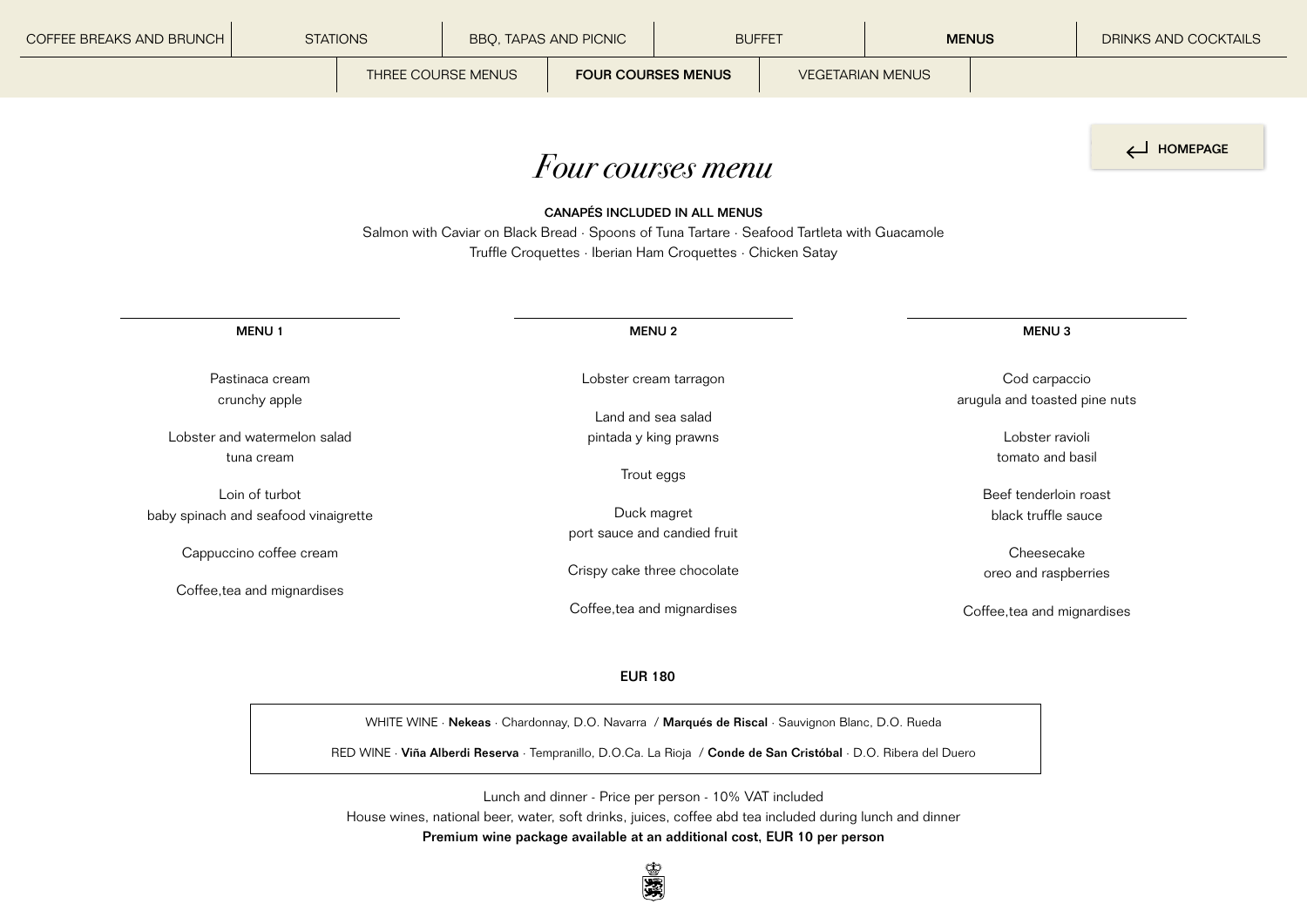<span id="page-12-0"></span>

| COFFEE BREAKS AND BRUNCH | <b>STATIONS</b>                                  |  |                                                                         | <b>BBQ, TAPAS AND PICNIC</b> | <b>BUFFET</b>              |  |                         | <b>MENUS</b>                                                | DRINKS AND COCKTAILS |  |
|--------------------------|--------------------------------------------------|--|-------------------------------------------------------------------------|------------------------------|----------------------------|--|-------------------------|-------------------------------------------------------------|----------------------|--|
|                          |                                                  |  | THREE COURSE MENUS                                                      |                              | FOUR COURSE MENUS          |  | <b>VEGETARIAN MENUS</b> |                                                             |                      |  |
|                          |                                                  |  |                                                                         |                              | Vegetarian menu            |  |                         |                                                             | HOMEPAGE             |  |
|                          | <b>STARTERS</b>                                  |  |                                                                         |                              | <b>FIRST COURSES</b>       |  |                         | <b>MAIN COURSES</b>                                         |                      |  |
|                          | Cold tomato cream<br>with fresh cheese and basil |  |                                                                         |                              | Vegetarian salad           |  |                         | Vegetable lasagna                                           |                      |  |
|                          | Anise perfumed                                   |  |                                                                         |                              | With cheese and nuts       |  |                         | Spinach sauteed<br>with raisins and pine nuts               |                      |  |
|                          | cold melon cream                                 |  | Selection of grilled vegetables<br>Selection of cold pickled vegetables |                              |                            |  | Mushroom crepe          |                                                             |                      |  |
|                          | Cold pumpkin cream<br>with crunchy almonds       |  |                                                                         |                              | Mushroom ravioli           |  |                         | with bechamel<br>Warm asparagus                             |                      |  |
|                          | Gazpacho · cold                                  |  |                                                                         |                              | Spinach and cheese ravioli |  |                         | Sorrentino stuffed                                          |                      |  |
|                          | Ajoblanco · cold                                 |  |                                                                         |                              | Vegetable cannelloni       |  |                         | with ricota cheese and spinach<br>in tomato and basil sauce |                      |  |
|                          | Pumpkin crema<br>Mushroom cream                  |  |                                                                         |                              | <b>Braised endives</b>     |  |                         | Grilled asparagus                                           |                      |  |
|                          | Asparagus · cold                                 |  | Cheese soufflé                                                          |                              |                            |  |                         | Grilled mushrooms                                           |                      |  |
|                          | Broccoli cream                                   |  |                                                                         |                              |                            |  |                         | Grilled vegetables                                          |                      |  |
|                          | Spinach cream                                    |  |                                                                         |                              |                            |  |                         |                                                             |                      |  |
|                          | Salsifies cream                                  |  |                                                                         |                              |                            |  |                         |                                                             |                      |  |
|                          |                                                  |  |                                                                         |                              |                            |  |                         |                                                             |                      |  |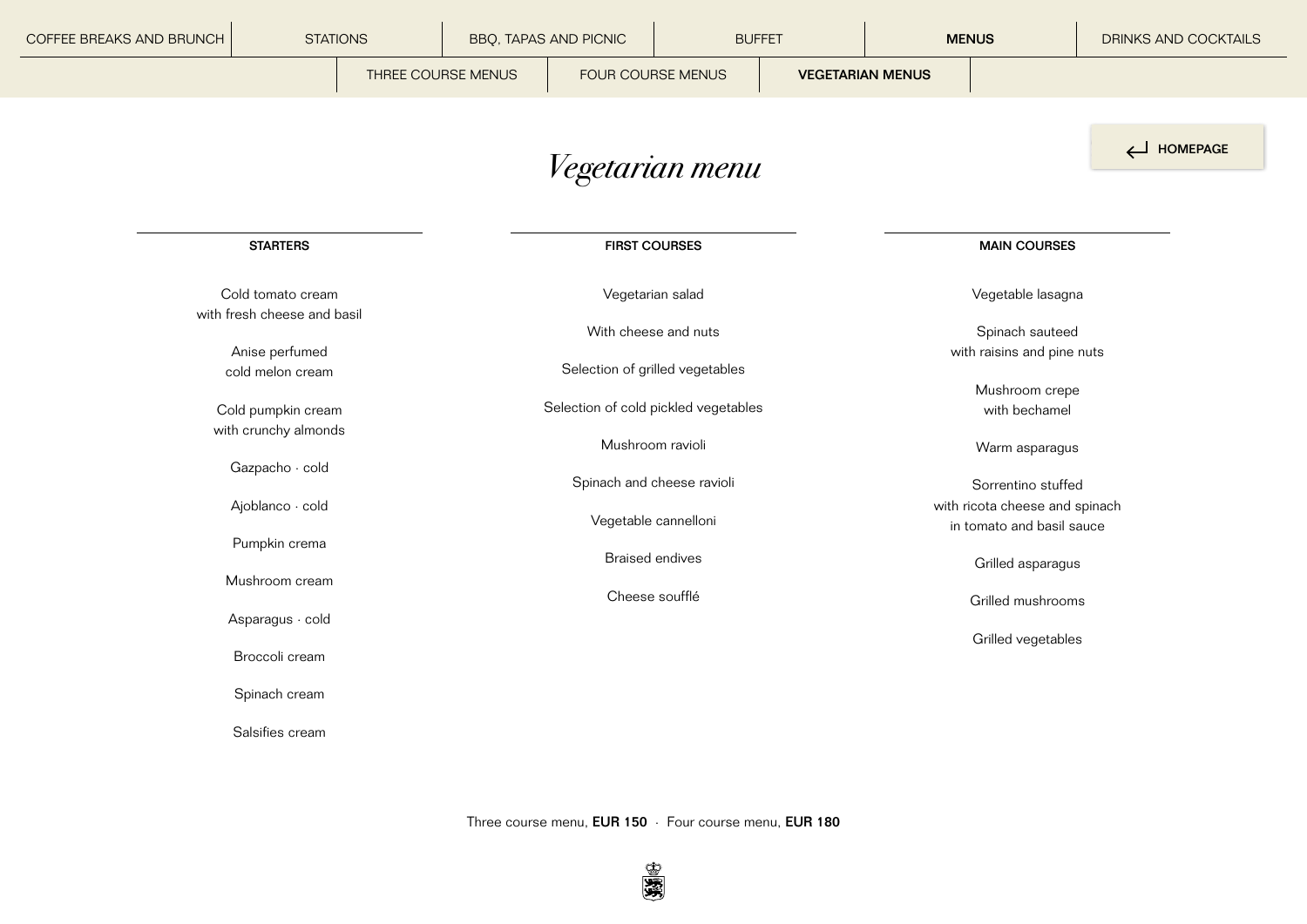<span id="page-13-0"></span>

| COFFEE BREAKS AND BRUNCH | <b>STATIONS</b>             | <b>BBO, TAPAS AND PICNIC</b> | <b>BUFFET</b>   | <b>MENUS</b>            | <b>DRINKS AND COCKTAILS</b> |
|--------------------------|-----------------------------|------------------------------|-----------------|-------------------------|-----------------------------|
|                          | <b>COCKTAIL AND CANAPÉS</b> | <b>DRINKS PACKAGE</b>        | <b>OPEN BAR</b> | <b>PREMIUM OPEN BAR</b> |                             |

# *Cocktail and canapés*

| <b>COCKTAIL 1 &amp; 2</b>         | <b>COCKTAIL 1 &amp; 3</b>               | <b>COCKTAIL 1 &amp; 4</b>                       |  |
|-----------------------------------|-----------------------------------------|-------------------------------------------------|--|
| Truffle croquettes                | Truffle croquettes                      | Truffle croquettes                              |  |
| Salmon with trout caviar on black | Salmon with trout caviar on black bread | Salmon with trout caviar on black bread         |  |
| bread                             | Iberian loin                            | Iberian ham toast                               |  |
| Manchego cheese                   | Chicken satay                           | Chicken satay                                   |  |
|                                   | Serrano ham and cheese tartlet          | Serrano ham and cheese tartlet                  |  |
|                                   | Fresh ronda cheese skewer with          | Fresh ronda cheese skewer with tomato and       |  |
|                                   | Tomato and basil                        | basil                                           |  |
|                                   |                                         | King prawn skewer with mushroom powder          |  |
|                                   |                                         | Lobster croquettes                              |  |
|                                   |                                         | Tuna tartare in a spoon                         |  |
|                                   |                                         | Steak tartar with crispy potatoes               |  |
|                                   |                                         | Feta cheese and tomato skewer with tapenade     |  |
|                                   |                                         | Foie-gras with quince and crunchy almonds       |  |
|                                   |                                         | Spring roll                                     |  |
|                                   |                                         |                                                 |  |
|                                   |                                         | Salmorejo shot<br>Guacamole and lobster tartlet |  |

EUR 60

EUR 95

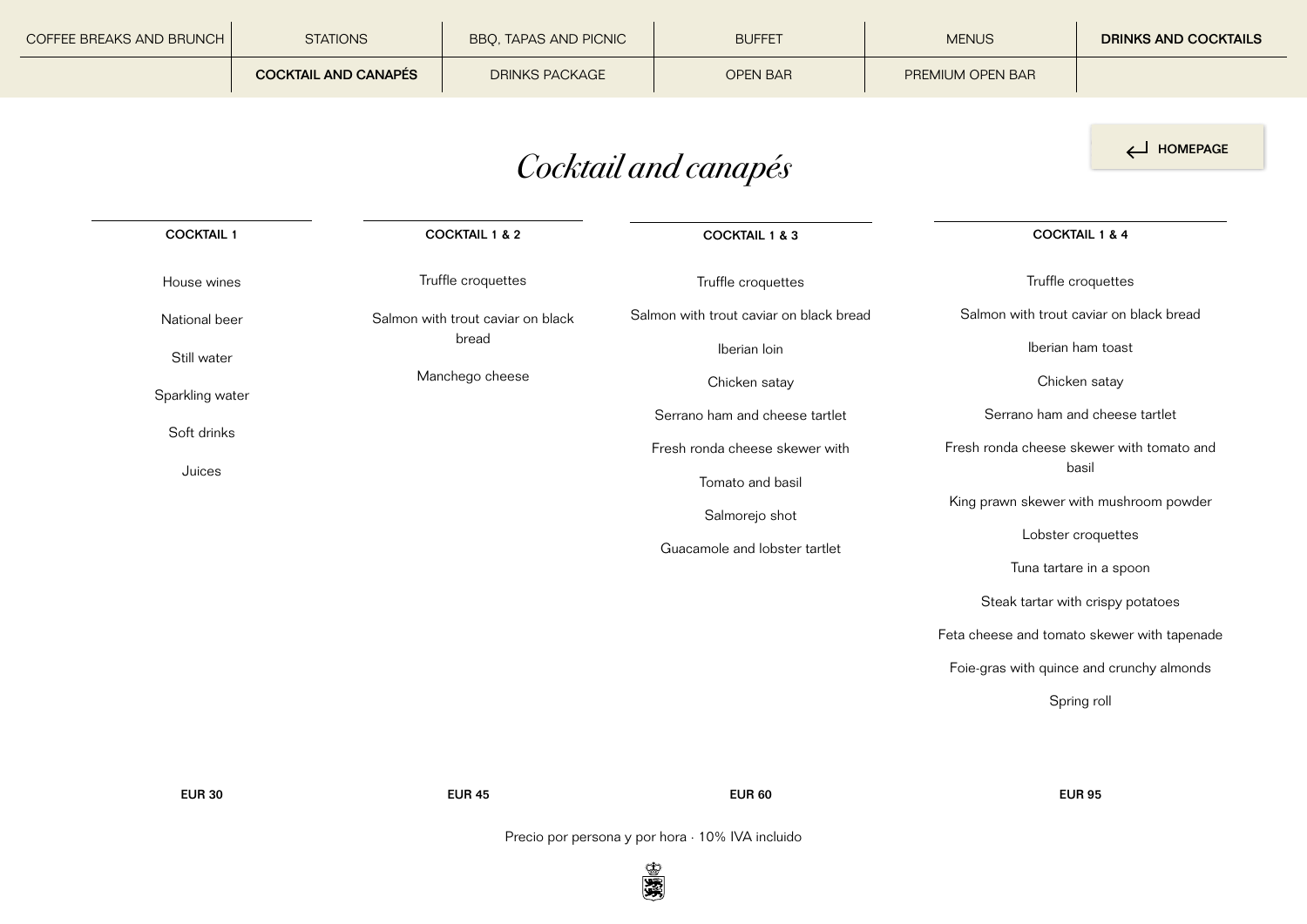<span id="page-14-0"></span>

| COFFEE BREAKS AND BRUNCH | <b>STATIONS</b>      | BBQ, TAPAS AND PICNIC                                     | <b>BUFFET</b>   | <b>MENUS</b>                                         | <b>DRINKS AND COCKTAILS</b> |  |
|--------------------------|----------------------|-----------------------------------------------------------|-----------------|------------------------------------------------------|-----------------------------|--|
|                          | COCKTAIL AND CANAPÉS | <b>DRINKS PACKAGE</b>                                     | <b>OPEN BAR</b> | PREMIUM OPEN BAR                                     |                             |  |
|                          |                      | Drinks package                                            |                 |                                                      | HOMEPAGE                    |  |
| <b>STANDARD</b>          |                      |                                                           | <b>DELUXE</b>   |                                                      | PREMIUM                     |  |
| Still water              |                      | <b>WHITE WINE</b>                                         |                 |                                                      | VINO BLANCO                 |  |
| Sparkling water          |                      | Nekeas · Chardonnay, D.O. Navarra                         |                 | Blas Muñoz · Chardonnay, D.O. La Mancha<br>$\circ$   |                             |  |
| Soft drinks              |                      | Finca la Colina · Sauvignon Blanc, D.O. Rueda             | $\circ$         | Fransola · Sauvignon Blanc, D.O. Penedés             |                             |  |
| Juices                   |                      | <b>RED WINE</b>                                           |                 | <b>VINO TINTO</b>                                    |                             |  |
| Coffee                   |                      | Viña Alberdi Reserva · Tempranillo, D.O.Ca. La Rioja      |                 | Valenciso REse · D.O.Ca. Rioja                       |                             |  |
| Tea                      |                      | $\circ$<br>Conde de San Cristóbal · D.O. Ribera del Duero |                 | $\circ$<br>Laderas del Norte · D.O. Ribera del Duero |                             |  |
|                          |                      | CAVA                                                      |                 | VINO ROSADO                                          |                             |  |
|                          |                      | Rovellats                                                 |                 | Château Sainte-Marguerite · A.O.C. Provence          |                             |  |
|                          |                      | National beer                                             |                 |                                                      | CHAMPAGNE<br>Perrier Jouët  |  |
|                          |                      |                                                           | Soft drinks     |                                                      |                             |  |
|                          |                      | Coffee and tea                                            |                 |                                                      |                             |  |
| <b>EUR 20</b>            |                      | <b>EUR 30</b>                                             |                 |                                                      | <b>EUR 40</b>               |  |

Price per person · 10% VAT included

题图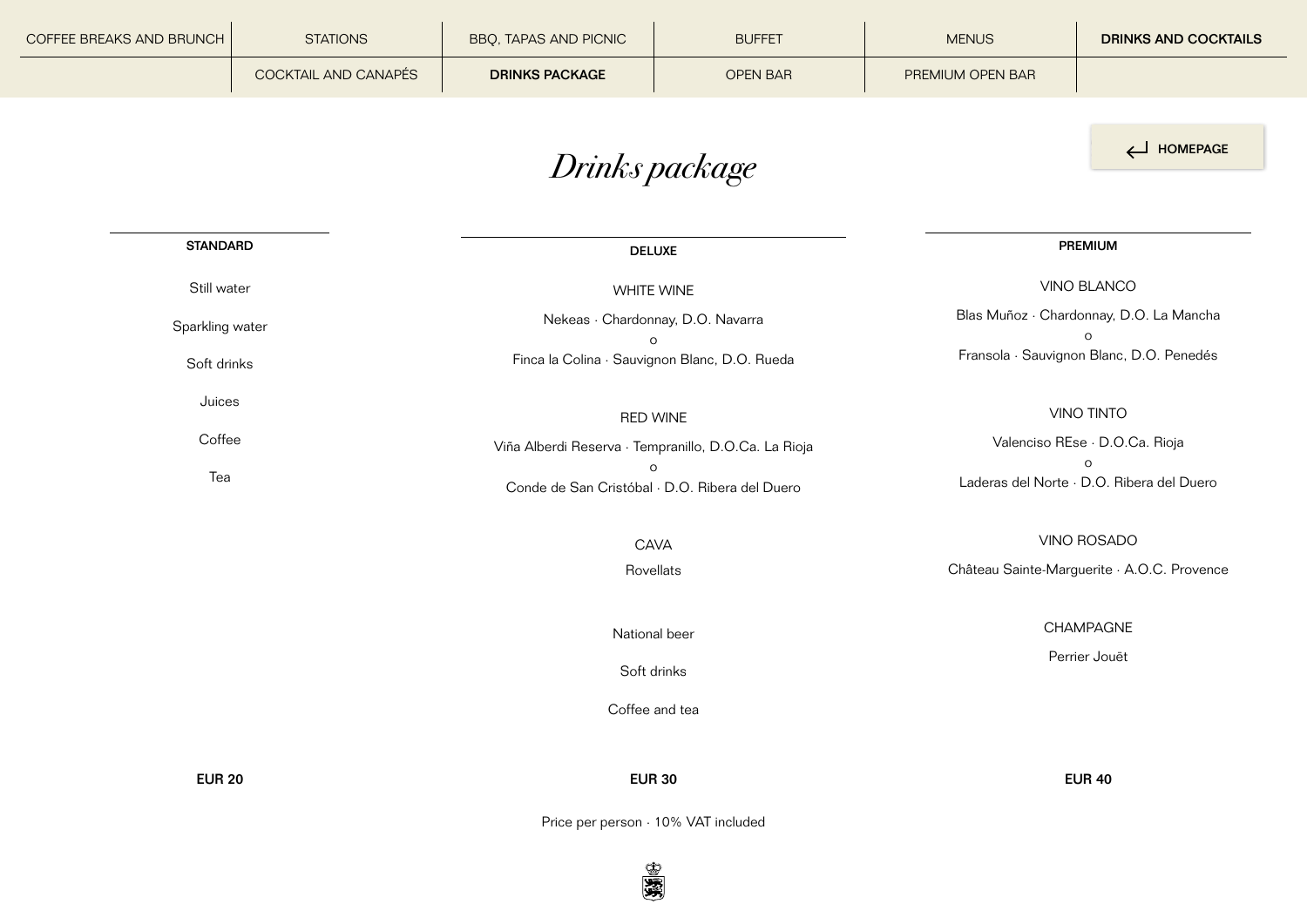<span id="page-15-0"></span>

| COFFEE BREAKS AND BRUNCH | <b>STATIONS</b>      | BBQ, TAPAS AND PICNIC | <b>BUFFET</b>    | <b>MENUS</b>            | <b>DRINK AND COCKTAILS</b> |  |  |  |
|--------------------------|----------------------|-----------------------|------------------|-------------------------|----------------------------|--|--|--|
|                          | COCKTAIL AND CANAPÉS | DRINKS PACKAGE        | <b>OPEN BAR</b>  | PREMIUM OPEN BAR        |                            |  |  |  |
|                          |                      |                       |                  |                         |                            |  |  |  |
|                          | HOMEPAGE             |                       |                  |                         |                            |  |  |  |
|                          |                      |                       |                  |                         |                            |  |  |  |
| <b>GINEBRA</b>           | <b>VODKA</b>         |                       | <b>RON</b>       |                         |                            |  |  |  |
|                          |                      |                       |                  | <b>WHISKY</b>           | OTHER LIQUEURS             |  |  |  |
| Larios                   | Smirnoff             |                       | Bacardi          | Ballantine's            | Amaretto                   |  |  |  |
| Gordon's                 | Stolichnaya          | Havana 7              |                  | Johnnie Walker          | Bailey's                   |  |  |  |
| Bombay                   | Absolut              |                       | Brugal Añejo     | Red Label & White Label | Cointreau                  |  |  |  |
| Beefeater                | Bacardi              |                       | Cacique 500      | J&B                     | José Cuervo Reposado       |  |  |  |
|                          |                      |                       | Barceló Imperial |                         | Père Magloire              |  |  |  |
|                          |                      |                       |                  |                         | Pacharán                   |  |  |  |

1 hour, EUR 35 / 2 hours, EUR 65 Price per person · 10% VAT included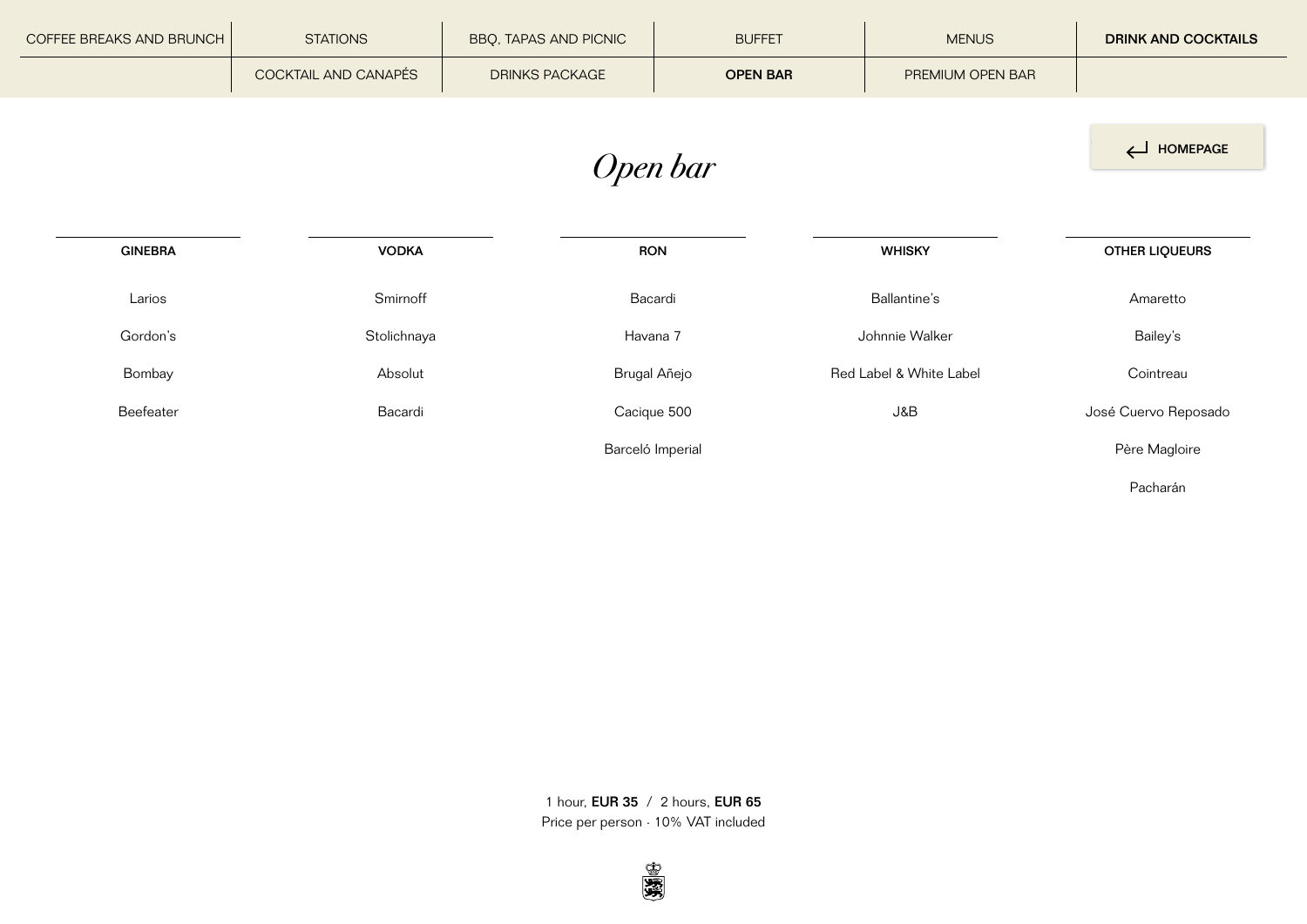<span id="page-16-0"></span>

| <b>COFFEE BREAKS AND BRUNCH  </b> | <b>STATIONS</b>      | BBQ, TAPAS AND PICNIC | <b>BUFFET</b>   | <b>MENUS</b>            | <b>DRINKS AND COCKTAILS</b> |
|-----------------------------------|----------------------|-----------------------|-----------------|-------------------------|-----------------------------|
|                                   | COCKTAIL AND CANAPÉS | <b>DRINK PACKAGES</b> | <b>OPEN BAR</b> | <b>PREMIUM OPEN BAR</b> |                             |

HOMEPAGE

# *Premium open bar*

| GIN             |                            | <b>VODKA</b>      | <b>RUN</b>       |                              | <b>WHISKY</b>      |
|-----------------|----------------------------|-------------------|------------------|------------------------------|--------------------|
| Tanqueray Ten   |                            | Belvedere         | Bacardi 8        |                              | Chivas Regal       |
| Hendrick's      |                            | Beluga            | Brugal Añejo     |                              | Johnnie Walker     |
| Martin Miller's |                            | <b>Grey Goose</b> | Matusalem        |                              | Black & Gold Label |
| Beefeater 24    |                            | Cîroc             | Cacique 500      |                              | Cardhu             |
| Citadelle       |                            | Stonichlaya Elit  | Havana 7         |                              | Talisker 12        |
| G'Vine          |                            |                   | Barceló Imperial |                              | Glenfiddich        |
| Monkey          |                            |                   |                  |                              | Macallan 12        |
|                 |                            |                   |                  |                              | Jack Daniel's      |
|                 |                            |                   |                  |                              |                    |
|                 | SOLERA BRANDY GRAN RESERVA | <b>GRAPPA</b>     |                  | <b>COGNAC &amp; ARMAGNAC</b> |                    |
|                 | Carlos I                   | Grappa            |                  | Hennessy VSOP                |                    |
|                 | Lepanto                    | Di Biserno        |                  | Rémy Martin VSOP             |                    |
|                 | Duque de Alba              |                   |                  | Armagac Saint Vivant         |                    |
|                 | Larios 1866                |                   |                  |                              |                    |

1 hour, EUR 50 / 2 hours, EUR 85 Price per person · 10% VAT included